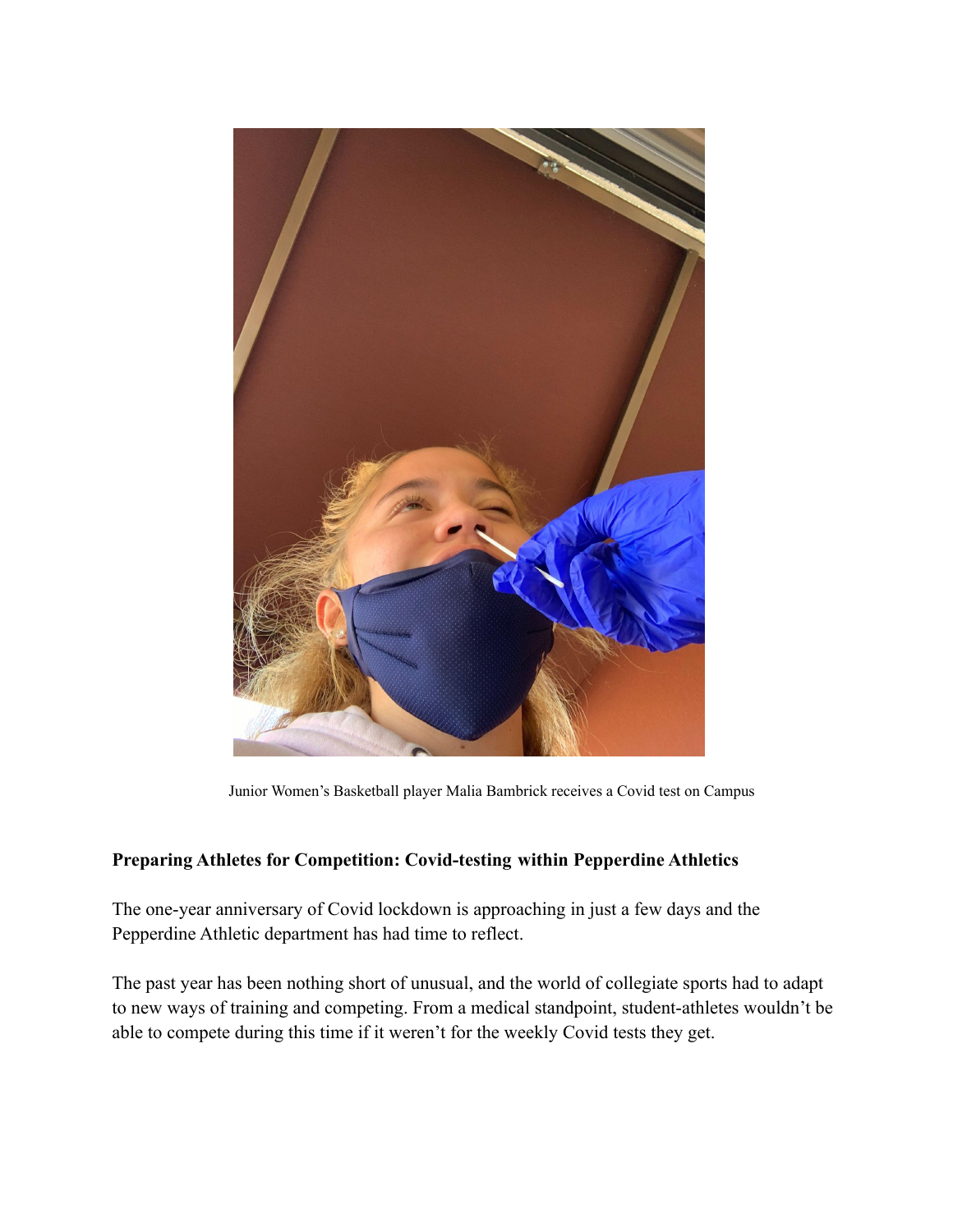"There was one point where we were getting tested every other day for two weeks straight," said freshman Women's Basketball player and Sports Administration major Isabel Montoya. "But on average, I'd say [we'd get tested] about two to three times a week."

There has been lots of research and preparation by Athletics in order for student-athletes to compete in their sports. The thing about Covid-19 is that it can be hard to navigate, according to Associate Athletic Director Kevin Wright.

"A lot of people, in general, don't have symptoms," said Wright. "So it's very hard to track if they're not having symptoms, which, to be honest, most of our athletes that have had it are asymptomatic, so you can't tell that they're sick unless you're testing them."

Although student-athletes generally follow a strict Quarantine, those positive Covid tests can't always be avoided. The Pepperdine Women's basketball team had to cancel a few games this past season, including their first preseason game versus UCLA.

"Somebody on our team tested positive," Montoya said. "So immediately, the other team had to turn around. And we had to stay in our rooms away from our roommate and quarantine until further notice. And then we get a call from student health. They tell us [to] pack your bags, you're going up to the villa, our hotel on campus. And you're going to be up there for two weeks"

The fear of getting Covid combined with the anxiety of waiting for test results has impacted the mental health of student-athletes on campus as well as team chemistry outside of their sports.

"It was always like, you're questioning well, do I have it? Do I not have it? Am I putting my team in danger? Should I take my mask off? Should I actually keep it on?," Montoya said. "Anytime somebody's test wouldn't come back in time, even if it was a negative, but it was just taking longer, we'd had to cancel practice or that person would have to isolate until they got their test results. And so it definitely played with our heads."

The COVID tests taken by student-athletes and staff varied. According to Wright, there were two main types of tests: the Antigen test and the PCR test. The Antigen test, also known as the rapid test, has a turnaround time of 15 minutes making it a little less accurate. Tests weren't just limited to one method, student-athletes and staff experienced the different kinds of tests, nasal swab, saliva test, mouth swab, etc.

"The one [test] we rely on the gold standard for our testing is a PCR test," Wright said. "That PCR test is a saliva based test. So you spit in a little vial, and then we send that off to the lab. Generally, we'll get those results in about 12 hours."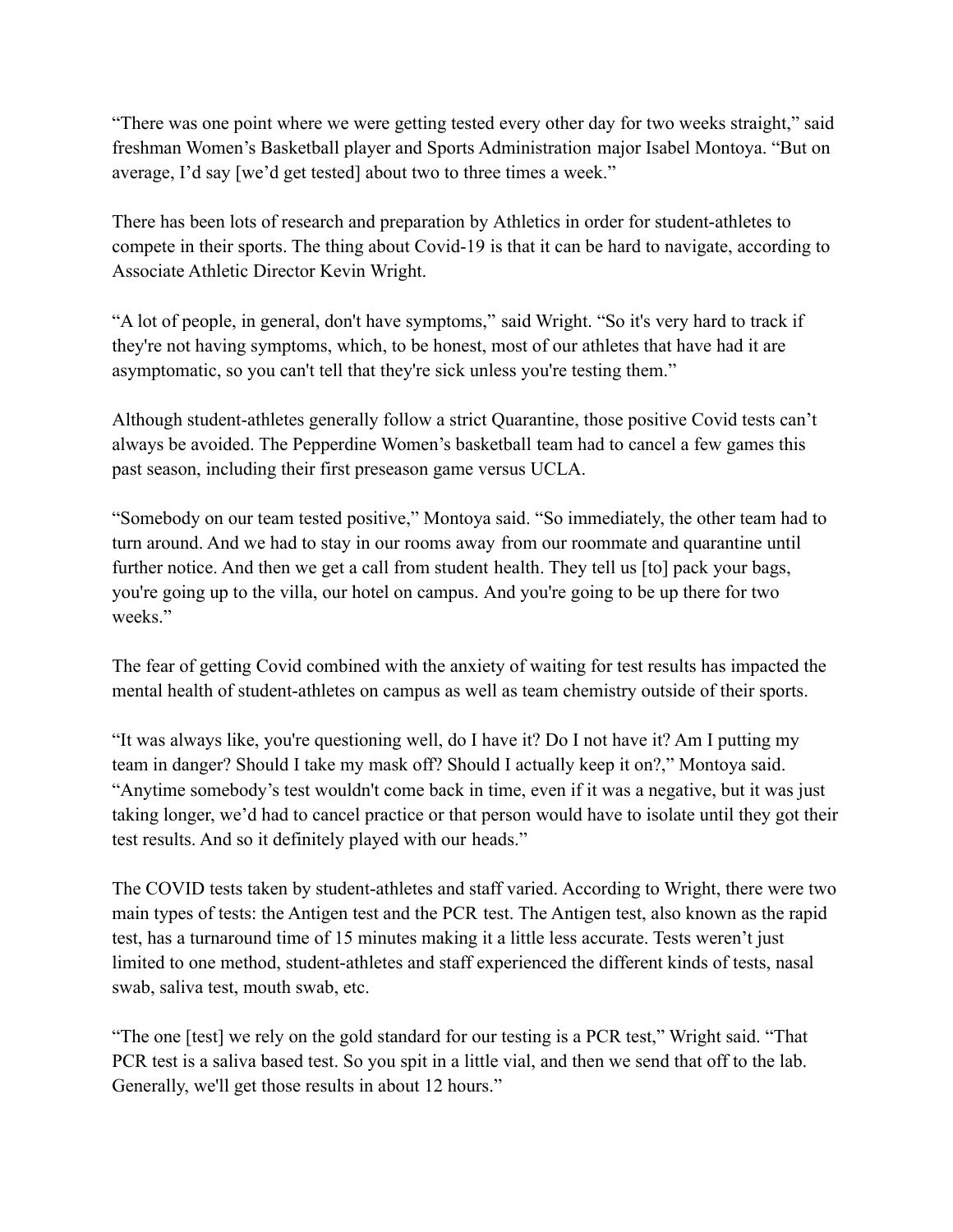The NCAA assigned frequency of testing to be based on the risk level of the sport, leaving staff members the job of organizing how these tests are distributed.

"We were in charge of helping coordinate the testing schedule for the teams that were assigned to you," said Director of Rehabilitation Nicole Elby. "So based on when the games were occurring, and when you know the timeframes we would help coordinate those times and also administer some of the tests."

As far as risk level goes, the NCAA broke it down into three categories: high transmission risk, medium transmission risk, and low transmission risk. High transmission risk included sports with more contact such as basketball and football, medium transmission risk sports included sports that were outside and more open like soccer, and low transmission risk sports included sports like golf and tennis where you have more separation from others.

400-500 Covid tests are distributed in the athletic department both to student-athletes and staff weekly, and this is not cheap, according to Wright and Elby.

"We are blessed that the university has, has really taken a lot of that [expenses of tests] on because it's the only way we can compete," Wright said. "It's the only way we can keep our athletes safe and certify that they are safe to compete. By the time it's all said and done. It's probably will approach about a million dollars, I imagine."

Wright went on to say that both the Antigen and PCR test costs about \$24 per test, a big change from the beginning of the pandemic where each test cost about \$124 per test.

## **Changes in jobs**

In addition to student-athletes and faculty getting tested frequently, staff members who work in the athletic department have had to restructure their jobs completely.

"The CDC says that you become a close contact with somebody if you're within six feet for more than 15 minutes within a 24 hour period," Elby said. "So we had to change our treatment strategies, and really try and keep our treatments under that 15-minute limit. So we had to kind of think on the fly and figure out what treatments are going to give us the biggest bang for our buck."

With the uncertainty of this viral disease, there is no such thing as a typical workday in the Pepperdine athletic department. In fact, work hours have increased quite a bit.